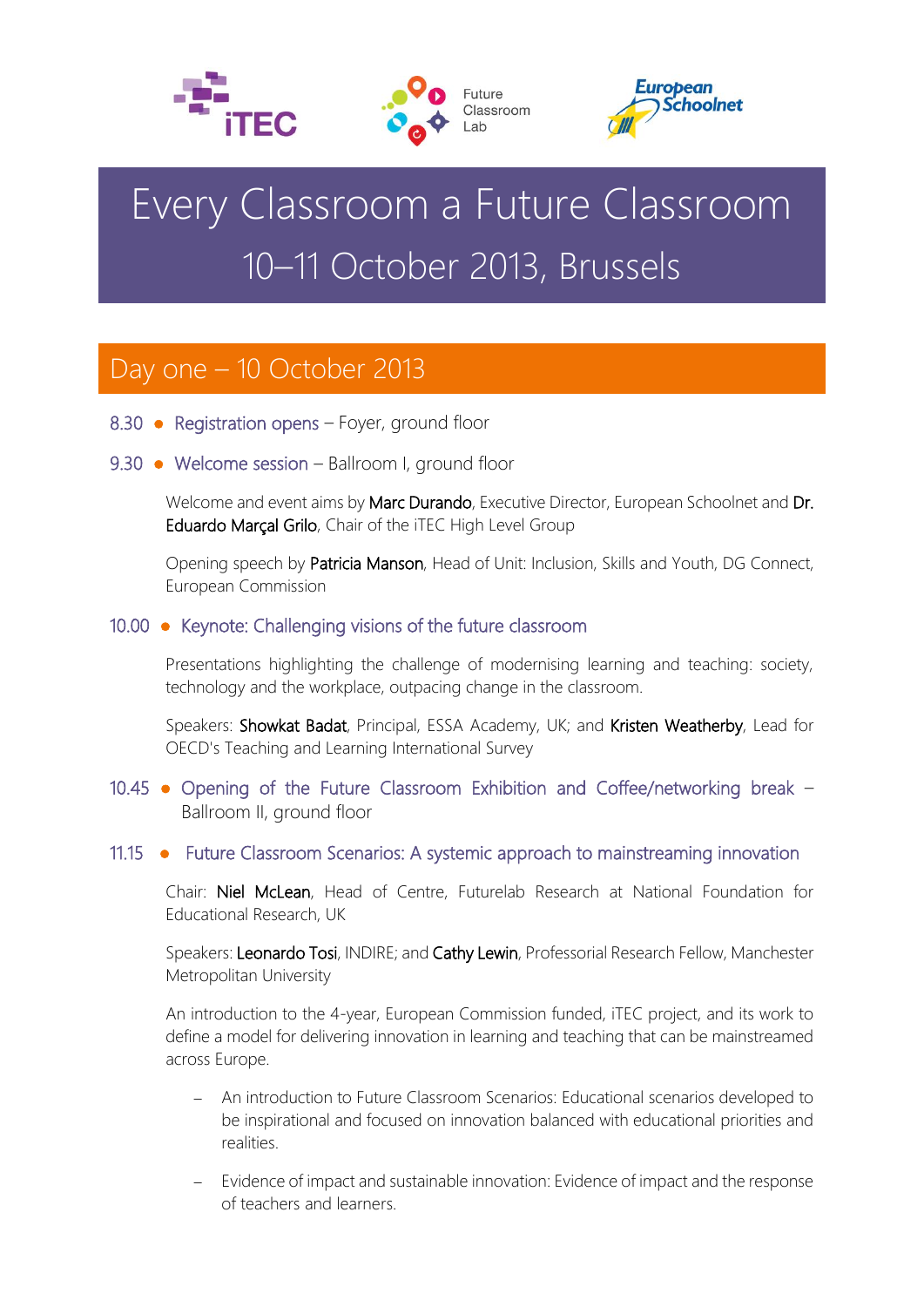# 12.15 ● Taking successful educational initiatives to scale

Chair: Gavin Dykes, General Secretary of the iTEC High Level Group

A panel discussion involving key members of the iTEC project partnership of European Education Ministries, exploring the opportunities in taking innovative approaches to scale, providing practical examples and key actions essential for success.

Panellists: Reinhold Hawle, Federal Ministry of Education, Science and Art, Austria; and Péter Szőke, Deputy Development Director, Educatio, Hungary; and Michel Pérez, General Inspector, French Ministry of Education.

- 13.00 Lunch Foyer, ground floor
- 14.00 iTEC High Level Group recommendations Ballroom I, ground floor

Chair: Øystein Johannessen, iTEC High Level Group

Contributions by the iTEC High Level Group members: Dr. Eduardo Marçal Grilo, Dr. Bálint Magyar, Toine Maes, and Morten Søby

Members of the iTEC High Level Group discuss the ongoing work of the group to support mainstreaming of innovation in the iTEC project. The High Level Group's recommendations to decision makers, concerning self-review, teacher training and teacher ambassador programmes are discussed, with reference to European examples.

#### 15.00 ● Workshop sessions: Moving from theory to practice

Five facilitated workshops, to explore practical steps for the adoption and mainstreaming of the most valuable iTEC outputs. Generation of concrete ideas for taking advantage of the iTEC investment, and exploiting the opportunities presented. See details at the end of the agenda.

- 16.00 Coffee break and Future Classroom Exhibition Ballroom II, ground floor
- 16.30 Feedback from the workshop sessions Ballroom I, ground floor

Presentation of the ideas and approaches proposed by the group, identifying what is most achievable and likely to have impact.

## 17.00-18.00

| Future Classroom Exhibition and networking   Workshop: A peek into the future |                                 |
|-------------------------------------------------------------------------------|---------------------------------|
| Ballroom II, ground floor                                                     | Room Infinity, $2^{nd}$ floor   |
|                                                                               | Organised by SMART Technologies |
|                                                                               | By invitation only              |

- 18.00 Cocktail reception at the Exhibition area Ballroom II, ground floor
- 19.00 Conference dinner Restaurant at the Crowne Plaza hotel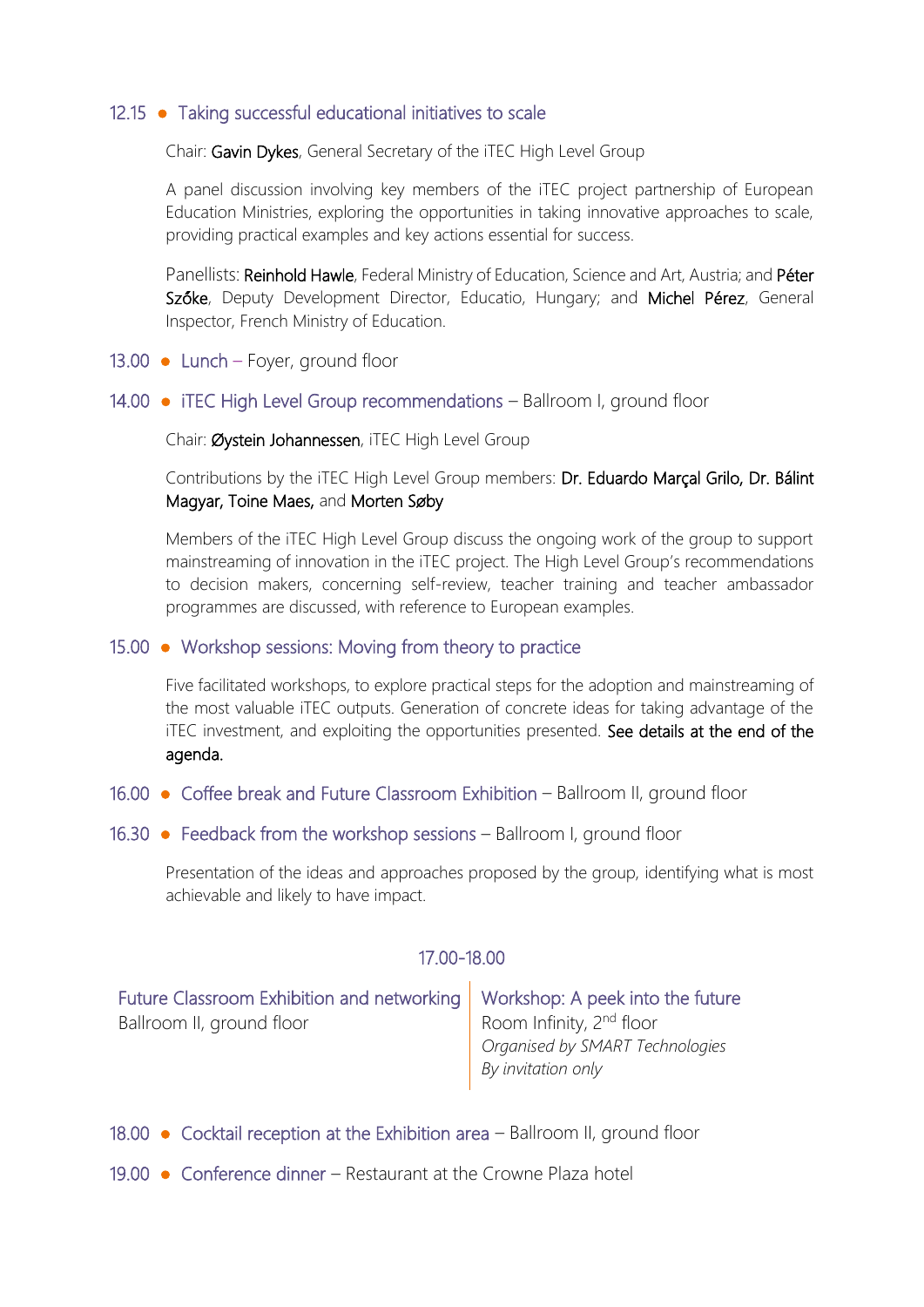# Day two – 11 October 2013

#### 09.00 ● Summary of highlights of previous day – Ballroom I, ground floor

#### 09.15 ● Keynote presentation: System level

Speaker: Lord Knight of Weymouth, Director of Step-A International Ltd

A discussion on identifying the effective levers available to policymakers in driving systemic change in education.

# 10.00 ● Innovation and mainstreaming – How to sustain the results of EC education projects?

Speaker: Marc Durando, Executive Director, European Schoolnet

An analysis of the collaborative work required to build on the ongoing investment in pan-European education research, in order to bring tangible benefits to education and wider society. How can all stakeholders cooperate more effectively to tackle the mainstreaming challenge in a more holistic way?

#### 10.30 ● The role of ICT suppliers in supporting innovation

Chair: Will Ellis, iTEC project manager, European Schoolnet

A panel discussion, revealing the critical contribution major technology supplier can have in bringing innovation to education, through the supply of tools and resources that stimulate and support positive change, when deployed correctly.

#### 11.00 ● Closing presentation

Speaker: Xavier Prats Monné, Deputy Director General, Education and Culture, European Commission

11.30 ● Coffee break and Future Classroom Exhibition – Ballroom II, ground floor

#### 12.00 • What happens next?

Reflection on the ideas, opportunities and actions discussed and generated in the previous day, and plans proposed for collaborative action to reap the benefits to conference participants and Education in Europe. By Jim Ayre, European Schoolnet

#### 12.30 ● Closing the conference

# 12.45 – 15.00  $\bullet$  Session for ICT suppliers – Room Infinity,  $2<sup>nd</sup>$  floor (including lunch)

The Future Classroom Lab industry partners are invited to attend a special session at the Every Classroom a Future Classroom conference on the 11<sup>th</sup> October. The session will offer the opportunity to conclude the conference with an informal lunch at which ICT suppliers can discuss the potential for commercial exploitation of outcomes of the iTEC project. The session will be led by Will Ellis, iTEC project manager, and will include contributions from key partners of the iTEC project.